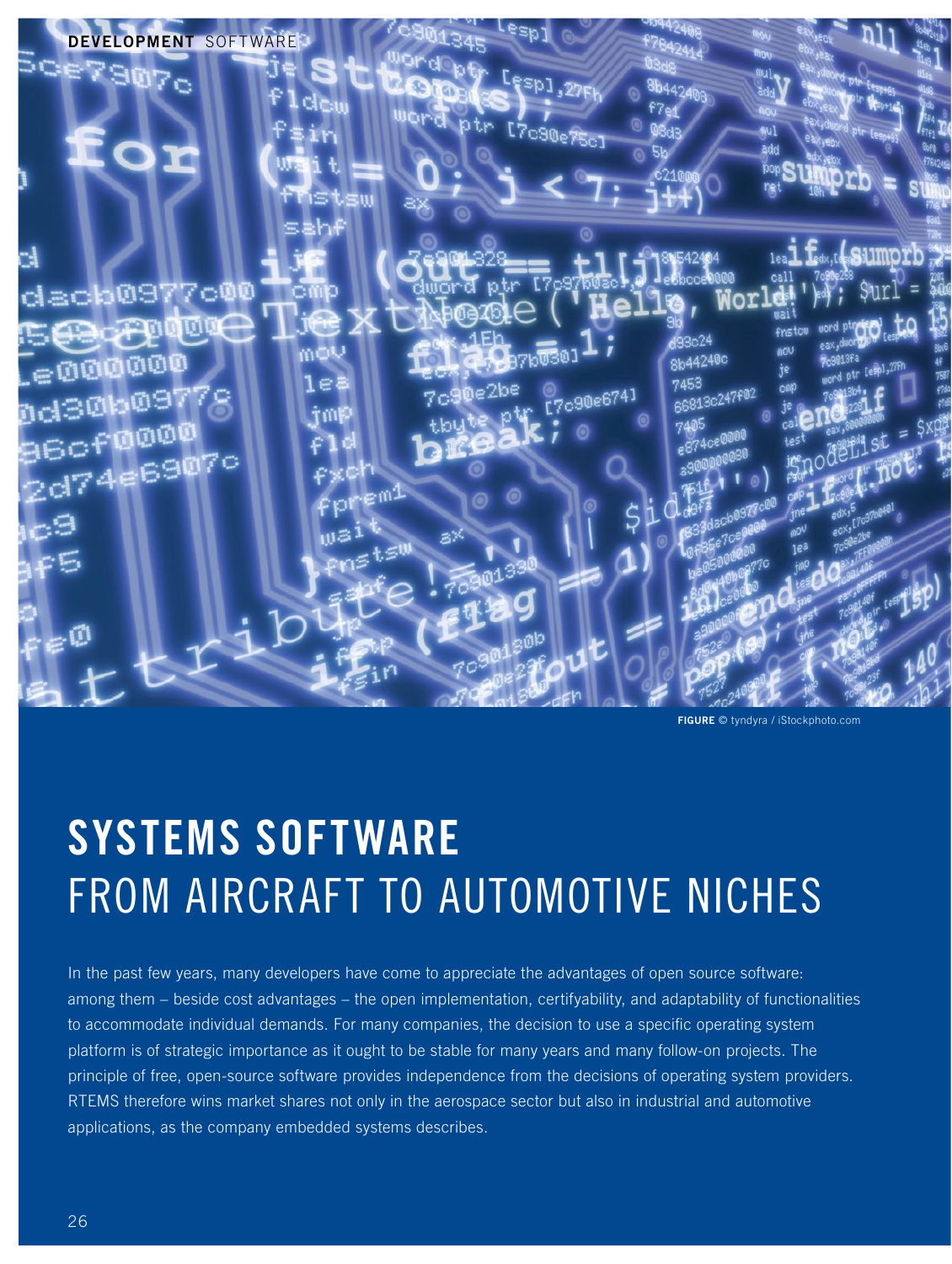#### AUTHOR



THOMAS DÖRFLER is Managing Director of embedded brains in Pucheim near Munich (Germany).

# HISTORY OF RTEMS

RTEMS originated with the US Army. It was developed for control purposes to replace a commercial real-time operating system. Its source code was published and made available under a modified GPL (general public license) relatively quickly. Since then, its evolution has focused on user requirements, while still building on the pillars of real-time capabilities, open source, and availability free of charge. Many users have now come to appreciate this stability.

# FASTER TIME TO MARKET IS A PRIORITY

For years, more and more embedded systems are being equipped with special operating systems. Beside the classic functions, such as multi-tasking and inter-task communication, enhanced functionalities, such as file systems for flash cards as well as USB and network connectivity, continue to gain importance. A turnkey operating system facilitates development tremendously. Being supported by ready-to-use services and functions of the operating system, design engineers can redirect their focus to product-specific challenges.

# RISK OF CLOSED SOURCE

There could be a nasty surprise if the operating system is suddenly no longer available for one or the other reason: because manufacturers do no longer

support individual processor architectures, realign their strategy, or simply vanish from the market. The continued use in existing products is usually ensured but engineers will have to live without bug fixes or functional enhancements. The utilisation of the same operating system in a follow-on product is impossible, however, and the acquired expertise in the operating system and the product-specific source code is then mostly lost.

# ALTERNATIVE OPEN SOURCE HAS PROVEN ITSELF

This cannot happen with RTEMS. The open source principle of RTEMS in connection with a free license for use removes this dependency from the system manufacturer. The open source code allows a deeper understanding of the operating system; application development is greatly facilitated, and engineers are encouraged to share their knowledge. While users can access global, commercial support, they do not depend on it. In addition, users have developed many improvements for RTEMS, which have been integrated into the system, and are therefore available to all users and can be continually maintained as part of the operating system.

#### A PRACTICAL EXAMPLE

As an example for possible applications of RTEMS a data recording system (logger) for racing cars is described here, which the author co-developed. The core requirements were quite sophisticated:

- : integration of hardware into the specially designed engine control system : boot time under five seconds
- data recording rates in the range of 500 to 1000 Kbyte/s
- : maximum recording time of up to several hours
- : data storage on flash card
- : data retrieval via Ethernet with min. 80 Mbit/s
- : flexibility for changing deployment scenarios
- : CAN bus connectivity.

The hardware was specifically designed for this application. As central microcontroller, Freescale's MPC5200 has been used, which does not only provide all required interface modules but also offers sufficient computing power.

### REASONS FOR RTEMS

RTEMS was the operating system of choice after an analysis of requirements, ➊: all APIs required for the necessary functionalities were available, and due to



➊ Base structure of the software